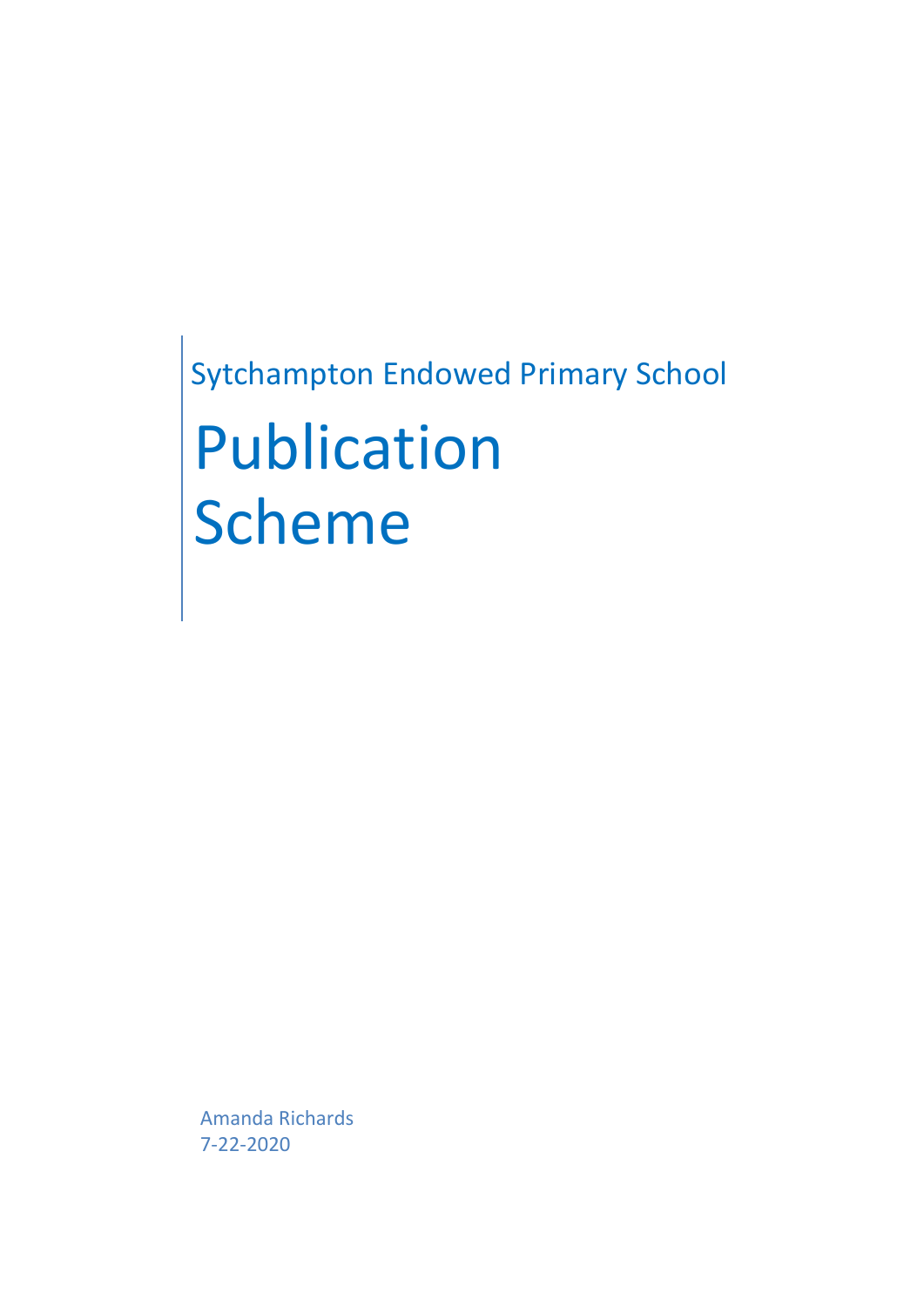## 1. What is a Publication Scheme?

The Freedom of Information Act (2000) (FOI) requires all Public Authorities (including schools) to produce a register of the types of information it will routinely make available to the public. This publication scheme follows a template approved by the Information Commissioner.

The scheme commits our school to:

- Proactively/ routinely publish information which is held by us falling within the "Classes" below (see section 2) in line with this scheme.
- Specify the information
- Explain how it will be made available
- Review and update information on a regular basis
- Explain any fees to be charged for the information
- Make this scheme publicly available
- Publish information held by the school that has been requested (unless not appropriate to do so)
- Publish information in a digital form that is capable of being re-used (under FOI Section 19 and the [Re-use](http://www.legislation.gov.uk/uksi/2015/1415/contents/made) of Public Sector [Information](http://www.legislation.gov.uk/uksi/2015/1415/contents/made) Regulations (2015))
- Make clear if any information is a relevant copyright work (under FOI Section 19(8)) and the school is the only owner

### 2. Classes of information

There are 7 classes of information we hold (see section 6 for details):

- 1. Who we are and what we do.
- 2. What we spend and how we spend it.
- 3. What our priorities are and how we are doing.
- 4. How we make decisions.
- 5. Our policies and procedures.
- 6. Lists and registers.
- 7. The services we offer.

The classes of information will not generally include:

- Information the disclosure of which is prevented by law, or exempt under the Freedom of Information Act, or is otherwise properly considered to be protected from disclosure.
- Information in draft form.
- Information that is no longer readily available as it is contained in files that have been placed in archive storage, or is difficult to access for similar reasons.

## 3. Making Information Available

Information will be provided on a website. Where it is impracticable to make information available on a website or when an individual does not wish to access the information by the website, the school will indicate how information can be obtained by other means and provide it by those means (see Section 6).

In exceptional circumstances some information may be available only by viewing in person. Where this manner is specified, contact details will be provided. An appointment to view the information will be arranged within a reasonable timescale.

Information will be provided in the language in which it is held or in such other language that is legally required. Where an authority is legally required to translate any information, it will do so.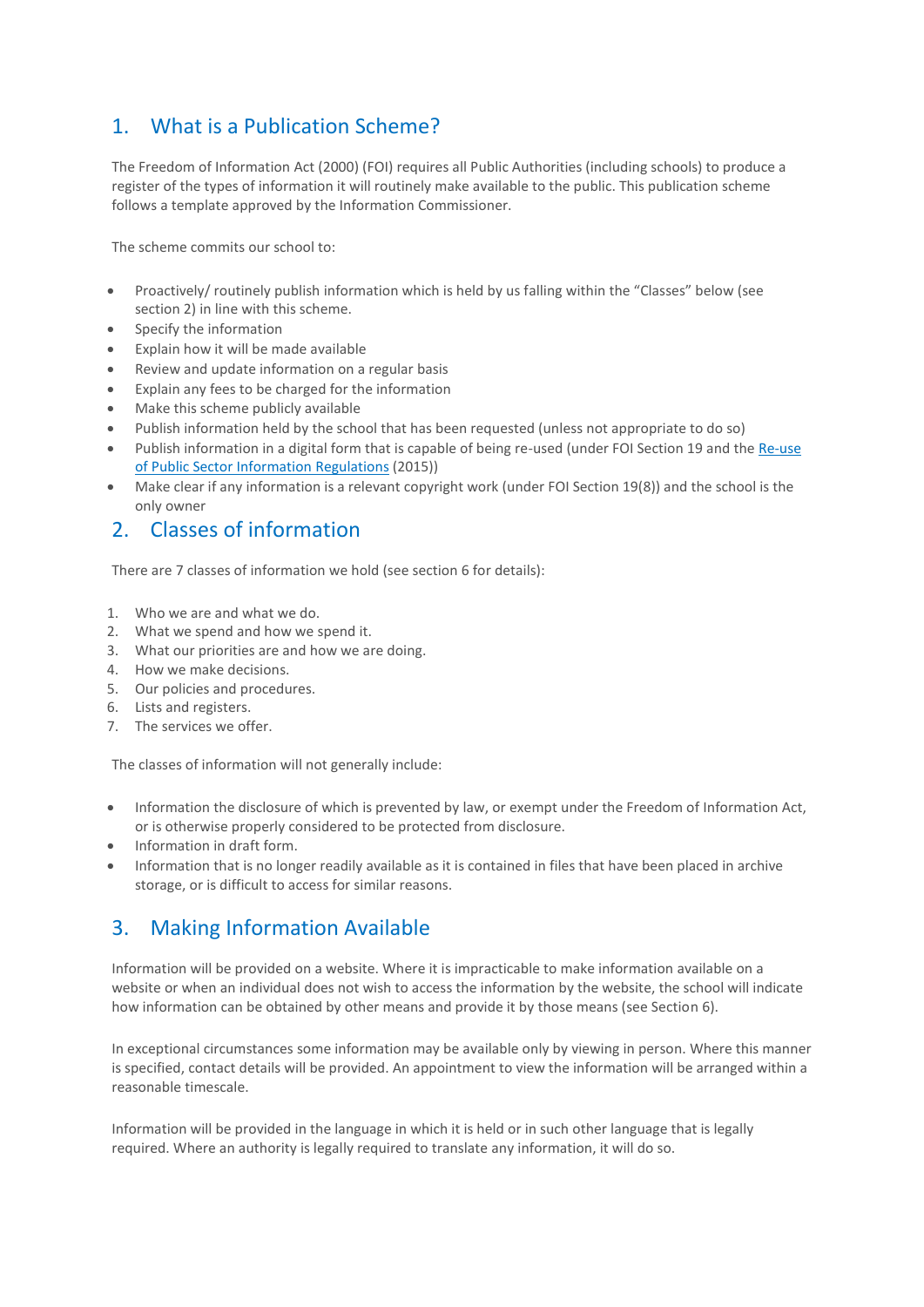Obligations under disability and discrimination legislation and any other legislation to provide information in other forms and formats will be adhered to when providing information in accordance with this scheme.

## 4. Charging

Charges which may be made for information published under this scheme

The purpose of this scheme is to make the greatest amount of information readily available at minimum inconvenience and cost to the public. Charges made by the school for routinely published material will be justified and transparent and kept to a minimum.

Material which is published and accessed on a website will be provided free of charge.

Charges may be made for information subject to a charging regime specified by law.

Charges may be made to cover our costs such as:

- photocopying
- postage and packaging
- the costs directly incurred as a result of viewing information

Charges may also be made for information provided under this scheme where they are legally authorised, they are in all circumstances (including the general principles of the right of access to information held) justified and are in accordance with a published schedule or schedules of fees which is readily available to you.

Charges may also be made for making datasets (or parts of datasets) that are relevant copyright works available for re-use. These charges will be in accordance with the terms of the [Re-use](http://www.legislation.gov.uk/uksi/2015/1415/contents/made) of Public Sector [Information](http://www.legislation.gov.uk/uksi/2015/1415/contents/made) Regulations (2015), where they apply, or with regulations made under FOI Section 11B, or with other statutory powers of the school.

If a charge is to be made, confirmation of the payment due will be given before the information is provided. Payment may be requested prior to provision of the information.

### 5. Written requests

Information held by the school that is not published under this scheme can be requested in writing, when its provision will be considered in accordance with the provisions of the Freedom of Information Act.

### 6. The Scheme

| Class $1 -$ Who we are and what we do<br>For example: Organisational information, staffing<br>structures, locations and contacts. This will be current<br>information only. | <b>Hard Copy</b><br>$\bullet$<br>Website<br>$\bullet$<br><b>Both</b><br>$\bullet$ |      |
|-----------------------------------------------------------------------------------------------------------------------------------------------------------------------------|-----------------------------------------------------------------------------------|------|
| Information to be published                                                                                                                                                 | How to get a copy                                                                 | Cost |
| Who's who in the school                                                                                                                                                     | Website                                                                           | Free |
| Who's who on the governing body and the basis of their<br>appointment                                                                                                       | Website                                                                           | Free |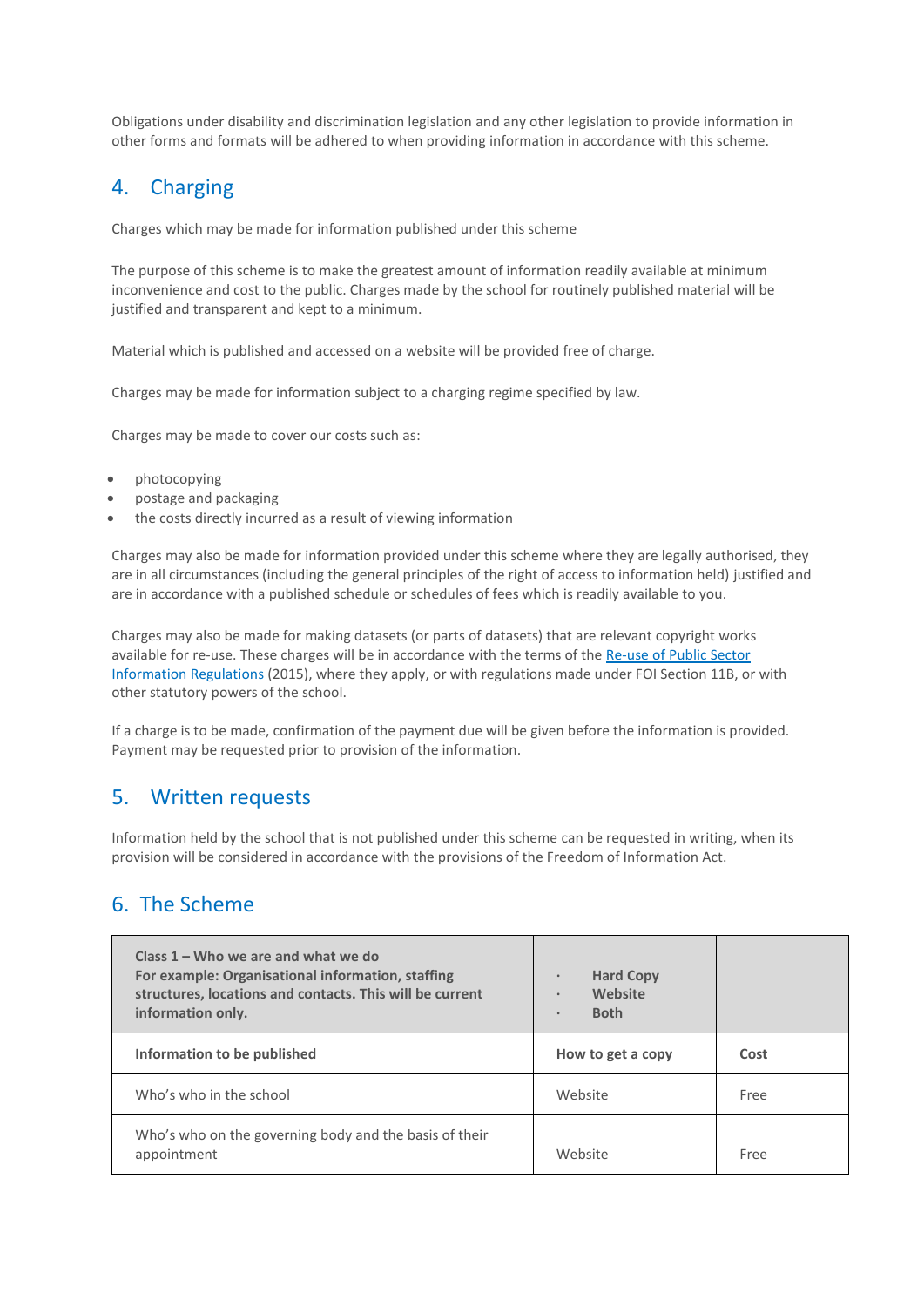| Instrument of Government                                                                                                                                | Website | Free |
|---------------------------------------------------------------------------------------------------------------------------------------------------------|---------|------|
| Contact details for the Head teacher and for the governing<br>body (named contacts where possible with telephone<br>number and email address (if used)) | Website | Free |
| School prospectus                                                                                                                                       | Website | Free |
| Staffing structure                                                                                                                                      | Website | Free |
| School session times and term dates                                                                                                                     | Website | Free |

| Class 2 - What we spend and how we spend it<br>For example: Financial information relating to projected<br>and actual income and expenditure, procurement,<br>contracts and financial audit. Current and previous<br>financial year as a minimum | <b>Hard Copy</b><br><b>Website</b><br><b>Both</b> |                                                         |
|--------------------------------------------------------------------------------------------------------------------------------------------------------------------------------------------------------------------------------------------------|---------------------------------------------------|---------------------------------------------------------|
| Information to be published                                                                                                                                                                                                                      | How to get a copy                                 | Cost                                                    |
| Annual budget plan and financial statements                                                                                                                                                                                                      | Hard copy                                         | $1.35p$ per<br>page (b&w)<br>5.30p per<br>page (colour) |
| Capitalised funding                                                                                                                                                                                                                              | Hard copy                                         | $1.35p$ per<br>page (b&w)<br>5.30p per<br>page (colour) |
| <b>Additional funding</b>                                                                                                                                                                                                                        | Hard copy                                         | $1.35p$ per<br>page (b&w)<br>5.30p per<br>page (colour) |
| Pay policy                                                                                                                                                                                                                                       | Hard copy                                         | $1.35p$ per<br>page (b&w)<br>5.30p per<br>page (colour) |
| Governors' allowances                                                                                                                                                                                                                            | Hard copy                                         | $1.35p$ per<br>page (b&w)<br>5.30p per<br>page (colour) |
|                                                                                                                                                                                                                                                  |                                                   |                                                         |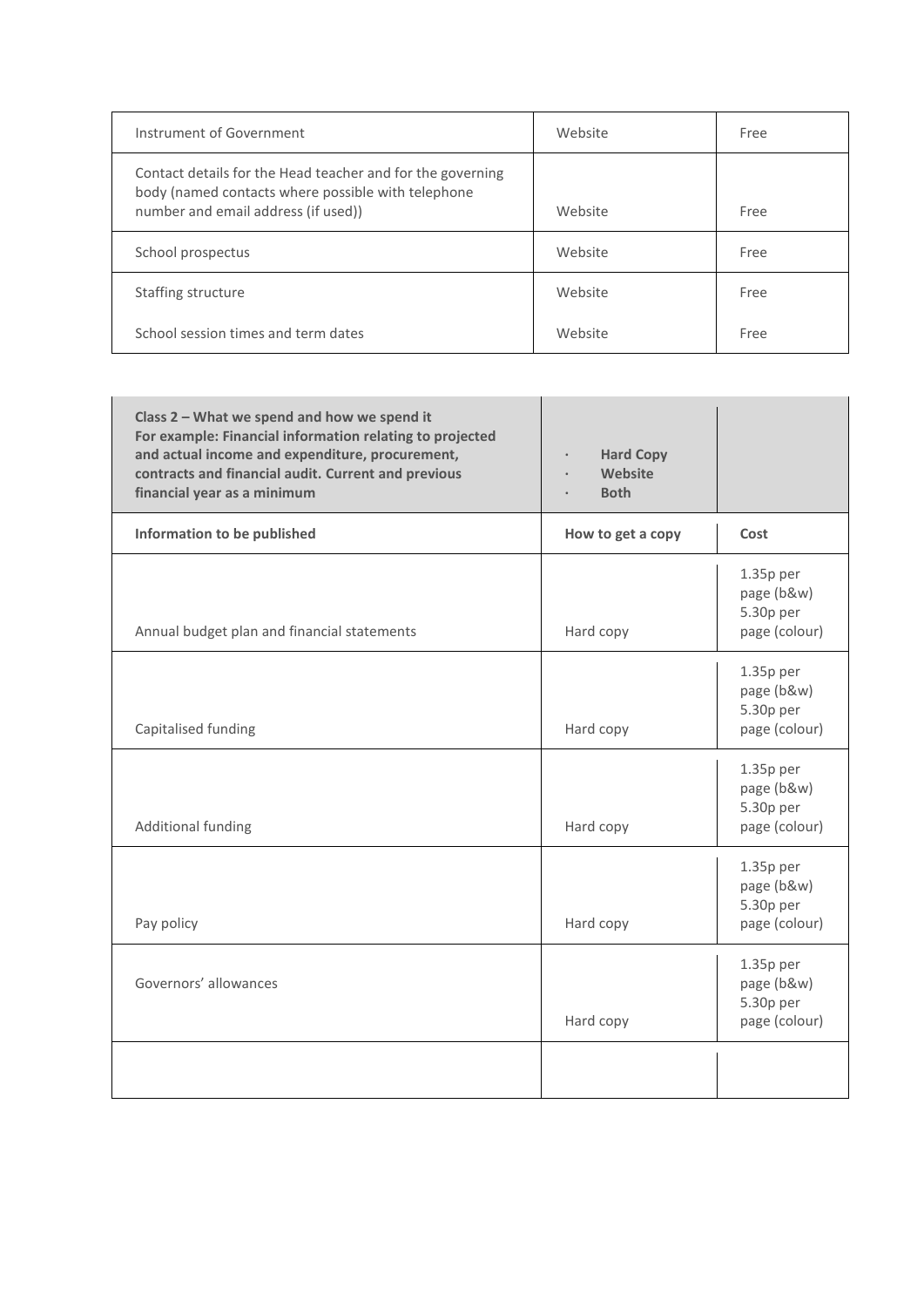| Class 3 – What our priorities are and how we are doing<br>For example: Strategies and plans, performance<br>indicators, audits, inspections and reviews). Current<br>information as a minimum | <b>Hard Copy</b><br>$\bullet$<br>Website<br>$\bullet$<br><b>Both</b> |                                                            |
|-----------------------------------------------------------------------------------------------------------------------------------------------------------------------------------------------|----------------------------------------------------------------------|------------------------------------------------------------|
| Information to be published                                                                                                                                                                   | How to get a<br>copy                                                 | Cost                                                       |
| School profile:<br>Government supplied performance data<br>The latest Ofsted report:<br>Summary                                                                                               |                                                                      |                                                            |
| Full report                                                                                                                                                                                   | Website                                                              | Free                                                       |
| Performance management policy and procedures adopted<br>by the governing body.                                                                                                                | Hard copy                                                            | $1.35p$ per<br>page (b&w)<br>5.30p per<br>page<br>(colour) |
| Schools future plans/School Improvement Plan                                                                                                                                                  | Hard copy                                                            | $1.35p$ per<br>page (b&w)<br>5.30p per<br>page<br>(colour) |

| Class 4 – How we make decisions<br>For example: Decision making processes and<br>records of decisions. Current and previous three<br>years as a minimum | <b>Hard Copy</b><br>Website<br><b>Both</b> |                                                            |
|---------------------------------------------------------------------------------------------------------------------------------------------------------|--------------------------------------------|------------------------------------------------------------|
| Information to be published                                                                                                                             | How to get a copy                          | Cost                                                       |
| Admissions policy/decisions (not individual<br>admission decisions)                                                                                     | Website                                    | Free                                                       |
| Agendas of meetings of the governing body and<br>(if held) its sub-committees                                                                           | Hard copy                                  | $1.35p$ per<br>page (b&w)<br>5.30p per<br>page<br>(colour) |
| Minutes of meetings (as above) - this will exclude<br>information that is properly regarded as private<br>to the meetings.                              | Hard copy                                  | $1.35p$ per<br>page (b&w)<br>5.30p per<br>page<br>(colour) |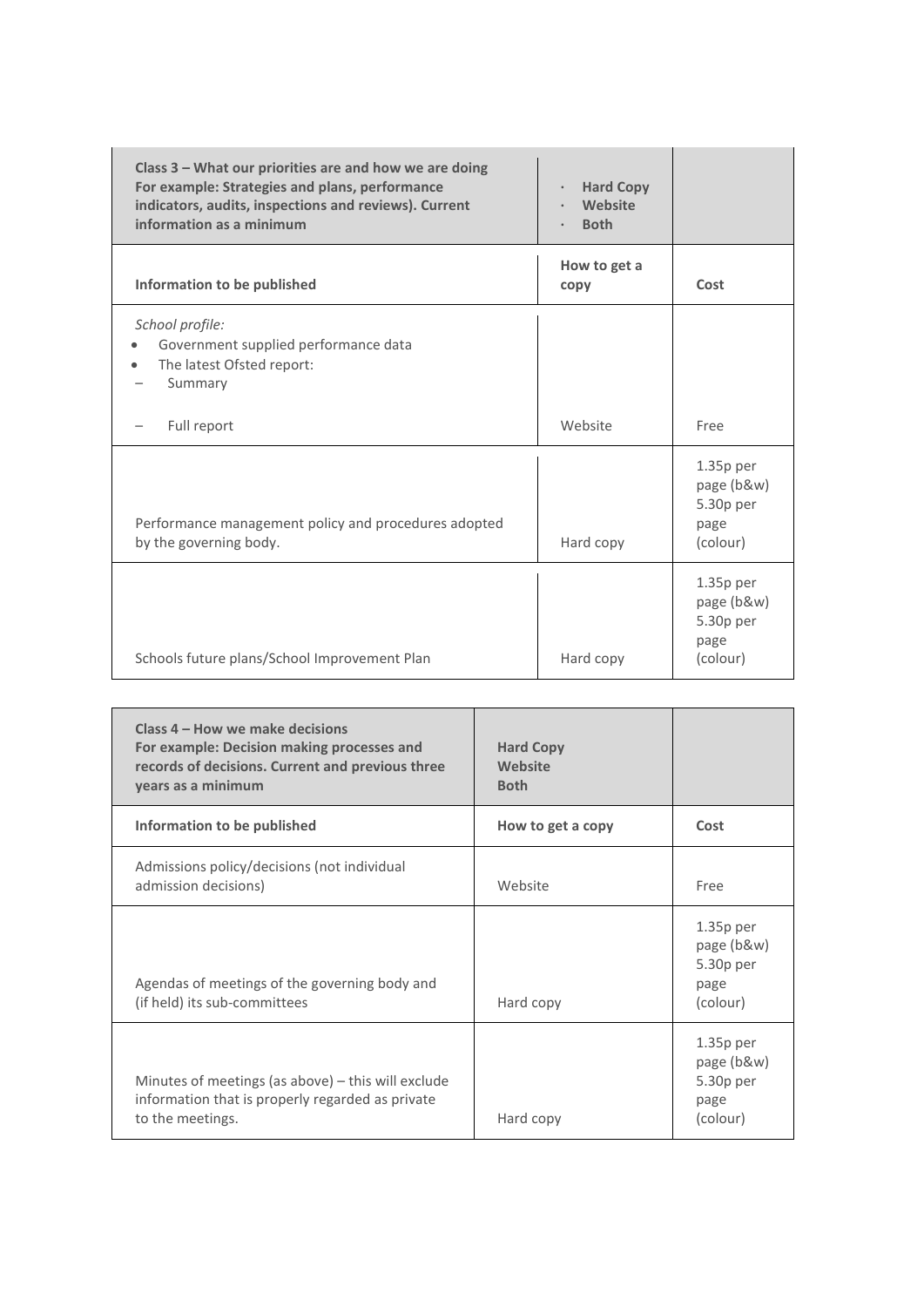| Class 5 - Our policies and procedures<br>For example: Current written protocols, policies<br>and procedures for delivering our services and<br>responsibilities. Current information only                                                                                                                                                                                          | <b>Hard Copy</b><br>Website<br><b>Both</b> |                                                                    |
|------------------------------------------------------------------------------------------------------------------------------------------------------------------------------------------------------------------------------------------------------------------------------------------------------------------------------------------------------------------------------------|--------------------------------------------|--------------------------------------------------------------------|
| Information to be published                                                                                                                                                                                                                                                                                                                                                        | How to get a copy                          | Cost                                                               |
| School policies including:<br>Charging and remissions policy<br>Health and Safety<br>$\bullet$<br>Complaints procedure<br>$\bullet$<br>Staff conduct policy<br>Discipline and grievance policies<br>Information request handling policy<br>$\bullet$<br>Equality and diversity (including equal<br>$\bullet$<br>opportunities) policies<br>Staff recruitment policies<br>$\bullet$ | Website<br>Hard Copy                       | Free<br>$1.35p$ per<br>page (b&w)<br>5.30p per<br>page<br>(colour) |
| Pupil and curriculum policies, including:<br>Home-school agreement<br>Curriculum<br>Sex education<br>Special educational needs<br>Accessibility<br>Equality<br>Behaviour/Discipline<br>$\bullet$                                                                                                                                                                                   | Website<br>Hard copy                       | Free<br>$1.35p$ per<br>page (b&w)<br>5.30p per<br>page<br>(colour) |
| Records management and personal data policies,<br>including:<br>Information security policies<br>Records retention destruction and archive<br>$\bullet$<br>policies<br>Data protection (including information<br>$\bullet$<br>sharing policies)                                                                                                                                    | Website<br>Hard copy                       | Free<br>$1.35p$ per<br>page (b&w)<br>5.30p per<br>page<br>(colour) |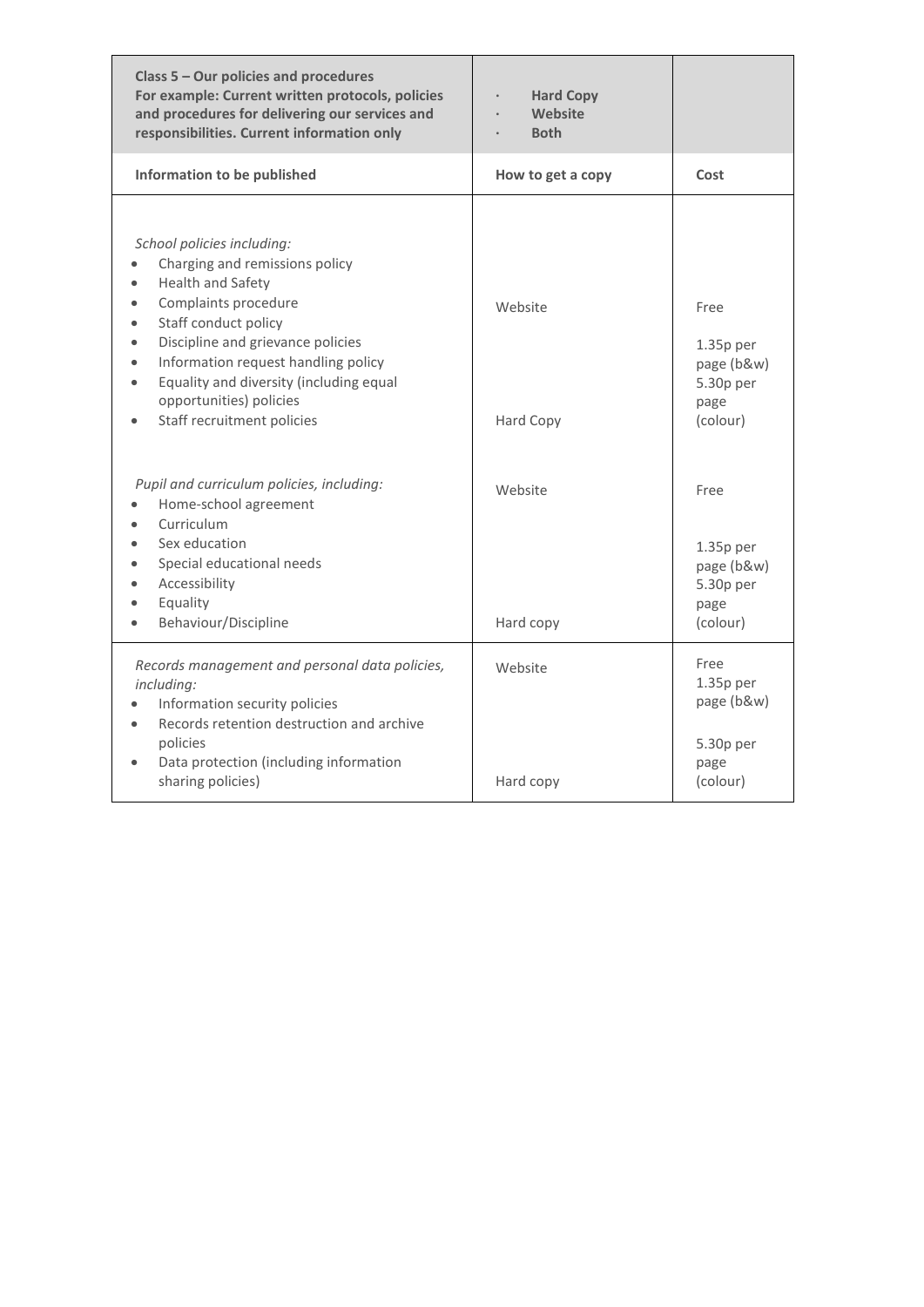| Class $7$ – The services we offer<br>For example: Information about the services we offer, including<br>leaflets, guidance and newsletters produced for the public and<br>businesses. Current information only | $\blacksquare$       |      |
|----------------------------------------------------------------------------------------------------------------------------------------------------------------------------------------------------------------|----------------------|------|
| Information to be published                                                                                                                                                                                    | How to get<br>a copy | Cost |
| Extra-curricular activities                                                                                                                                                                                    | Website              | Free |
| Leaflets books and newsletters                                                                                                                                                                                 | Website              | Free |

| <b>Additional Information</b>                                |  |
|--------------------------------------------------------------|--|
| For example: Anything identified in addition to<br>the above |  |
|                                                              |  |

# 7. Schedule of Charges

This describes how the charges have been arrived at and should be published as part of the guide.

| Class $6$ – Lists and Registers<br>For example: Currently maintained lists and<br>registers only | <b>Hard Copy</b><br>$\bullet$<br>Website<br>$\bullet$<br><b>Both</b><br>$\bullet$<br>· Some information<br>may only be available<br>by inspection |                                                            |
|--------------------------------------------------------------------------------------------------|---------------------------------------------------------------------------------------------------------------------------------------------------|------------------------------------------------------------|
| Information to be published                                                                      | How to get a copy                                                                                                                                 | Cost                                                       |
| Asset register/Inventory                                                                         | Hard copy                                                                                                                                         | $1.35p$ per<br>page (b&w)<br>5.30p per<br>page<br>(colour) |